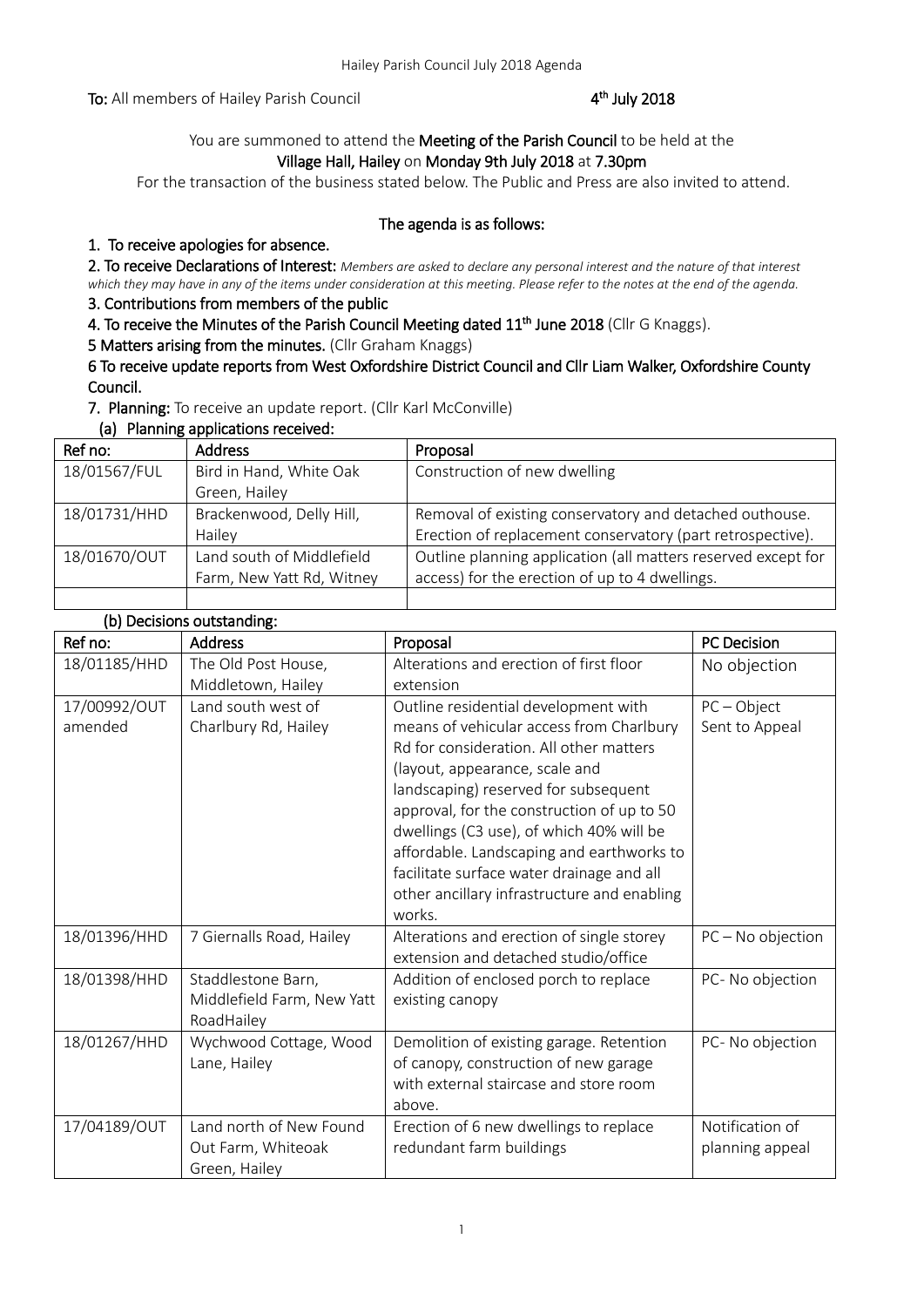# (c) Decisions made:

| Ref no:      | <b>Address</b>                               | Proposal                                                                                      | Decision                          |
|--------------|----------------------------------------------|-----------------------------------------------------------------------------------------------|-----------------------------------|
| 18/01371/HHD | White Cottage,<br>New Yatt Lane,<br>New Yatt | Rear double storey extension and enlargement<br>of existing orangery                          | PC- No objection<br>WODC-Approved |
| 18/01493/HHD | Rosedene,<br>Middletown,<br>Hailey           | Enclosure of existing verandah to create single<br>storey rear extension (part retrospective) | PC- No objection<br>WODC-Approved |

(d) To resolve text of the objection to planning application 17/00992/OUT Land south west of Charlbury Road, to be sent to the Appeal Inspector

(e) To consider Permission in Principle (PIP) and Technical Details Consent (TDC) introduced by the Government in June 2018

(f) To note Carter & Co Ltd are starting construction on the Agritech Building at Common Leys Campus on Monday 2<sup>nd</sup> July 2018.

# 8. To consider PC response to consultation on listing the Peace Memorial at Delly End with Historic England 9. To consider protocol for Death of a Senior National Figure

- 10. WODC Consultation on Cotswold Garden Village
- 11. Neighbourhood Plan. (Cllr Graham Knaggs)
- (a) Submission of Neighbourhood Plan to WODC has been postponed.
- 12. To receive a Neighbourhood Policing Report. (Cllr Andy Smith)

# 13. Amenities: (Cllr David Musson)

- (a) Routine recorded inspection of play equipment.
- (b) To receive quotes for insertion of middle post in new access to recreation ground
- (c) To consider maintenance of garage at recreation ground by football club

# 14. Highways and Traffic: To receive update reports. (Cllr Andy Smith)

- (a) Highways.
- (b) To propose the purchase of a Vehicle Activated Sign at Delly Hill
- (c) To receive quotes for repair to finger post at Delly End crossroads
- (d) White lines at Poffley End/Chapel Lane crossroads

### 15. Estates, Footpaths & Bridleways: To receive update reports. (Cllr David Musson)

- (a) Sale of Wood Green
- (b) The OCC consultation has determined that Occupation Lane is now designated as a bridleway
- (c) Watery Lane bridleway
- (d) To resolve a new Parish Path Warden
- (e) Potholes in lane to village hall
- (f) Grass cutting report
- (g) To consider new tender for grass cutting as current one expires this year
- (h) To consider cutting of hedge and wildflower meadow at burial ground

# 16. Allotments

- (a) Update on clearing up Spicers Lane for better access to the allotments
- (b) To receive quotes for clearing Spicers lane
- (c) Painting of five bar gate at Poffley End allotments
- (d) To consider overgrown allotment

# 17. Hailey Festival

### 18. Finances:

### (a) Payments received:

| <b>HMRC</b>                                 | VAT refund Q4 2017-18   | £199.18 |
|---------------------------------------------|-------------------------|---------|
| Co-operative Funeral Care                   | Inscription fees        | £136.00 |
| (b) Accounts for authorisation and payment: |                         |         |
| Lisa Wilkinson                              | Clerk's June net salary | £504.43 |
|                                             | Expenses/Allowance      | £24.96  |
|                                             | Total:                  | £529.39 |
| McCracken & Son Ltd                         | May grass cutting       | tbc     |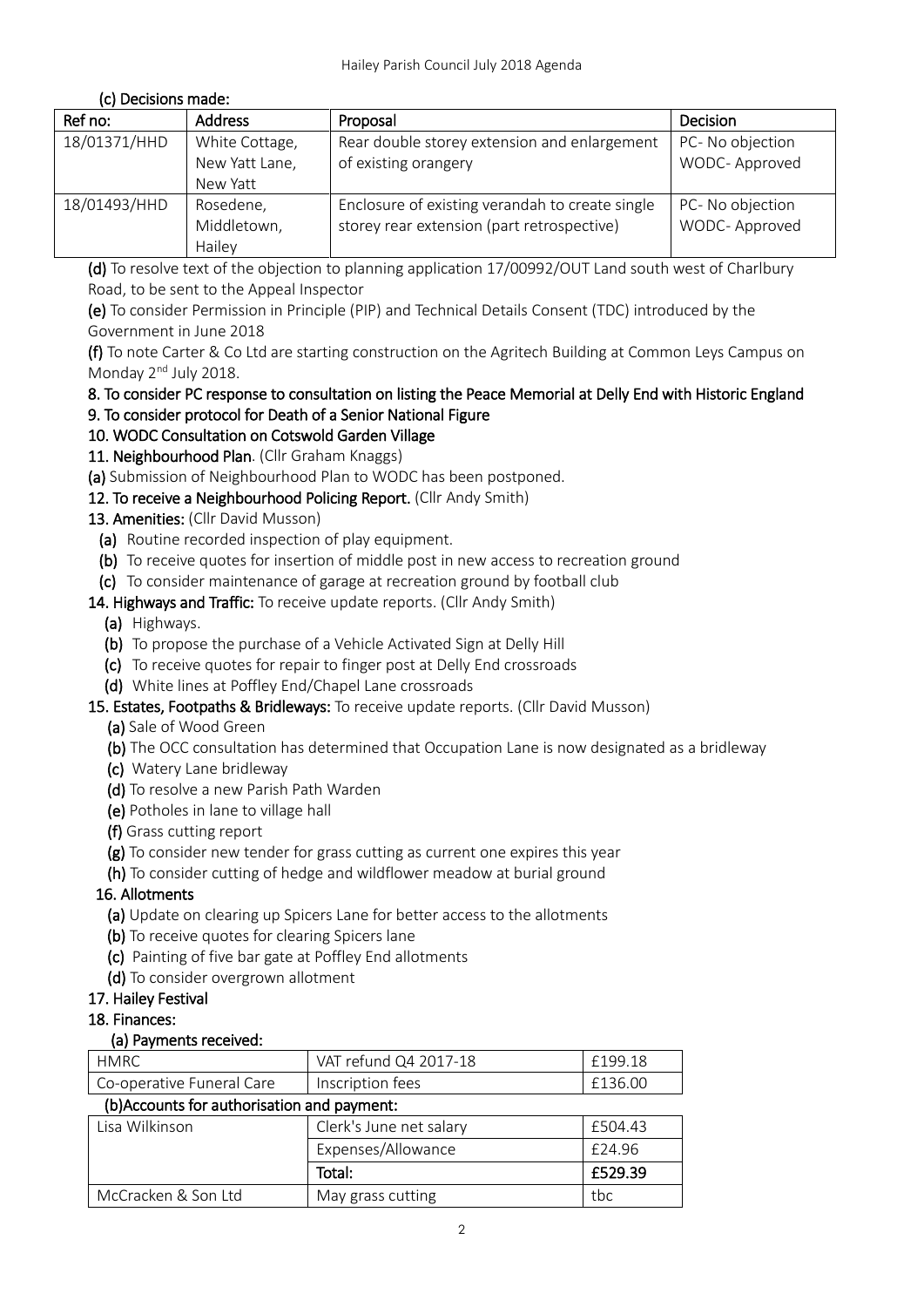| JAG Trees  | Tree Safety Survey             | £300.00 |
|------------|--------------------------------|---------|
| Netwise UK | Website report and maintenance | £300.00 |

#### (e) Hailey Parish Council bank balance to 30 June 2018

| Unity Trust Current Account | £36.700.79 |
|-----------------------------|------------|
| Unity Trust Deposit account | £96.66     |

(f) To receive Financial Statements, Bank Reconciliation and Actual vs Expenditure figures

(g) To note audit Annual Governance and Accountability Return has been sent to the external auditors

#### 19. Correspondence received

20 Other Items to Note

# 21. Contributions from members of the public.

#### 22. Dates of Parish Council meetings for 2018-19:

|  | 13 <sup>th</sup> August 2018    | Finance and Planning only                  |
|--|---------------------------------|--------------------------------------------|
|  | 10 <sup>th</sup> September 2018 | And Joan Smith Educational Charity meeting |
|  | 8 <sup>th</sup> October 2018    |                                            |
|  | 12 <sup>th</sup> November 2018  |                                            |
|  | 10 <sup>th</sup> December 2018  | And Joan Smith Educational Charity meeting |
|  | 14th January 2019               |                                            |
|  | 11 <sup>th</sup> February       |                                            |
|  | 11 <sup>th</sup> March 2019     | And Joan Smith Educational Charity meeting |
|  |                                 |                                            |

# Clerk to the Council

#### Lisa Wilkinson

*(i) Any member arriving after the start of the meeting is asked to declare personal interests as necessary as soon as practicable after their arrival even if the item in question has been considered. (ii) With the exception of the circumstances listed in paragraph 9(2) of the Local Code of Conduct for Members, a Member with a personal interest also has a prejudicial interest if it is one which a Member of the public with knowledge of the relevant*  facts would reasonably regard as so significant that it is likely to prejudice the Member's judgement of the public interest. In such circumstances, the *Member must withdraw from the meeting room, and should inform the Chairman accordingly.*

*(iii) It is not practical to offer detailed advice during the meeting on whether or not a personal interest should be declared or whether a personal interest should also be regarded as prejudicial.*